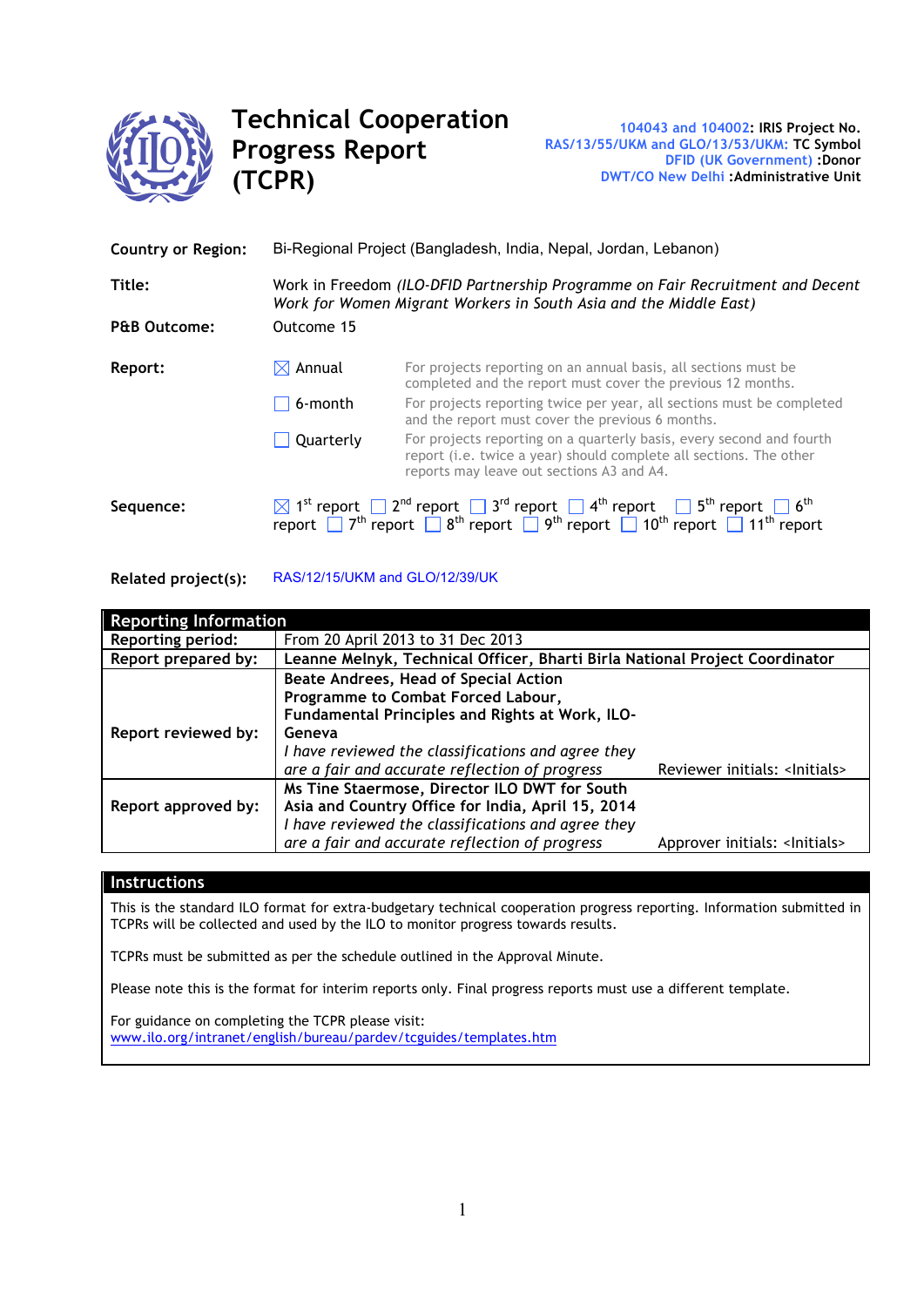#### **EXECUTIVE SUMMARY**

Work in Freedom is a five-year, inter-regional initiative that is taking a targeted approach to prevent the trafficking of women and girls in South Asia and the Middle East.<sup>a</sup> The development objective is to reduce the incidence of trafficking of women and girls from India, Bangladesh and Nepal through economic, social and legal empowerment. At least 100,000 women and girls will be reached in South Asian source countries of migrant workers and in major destination countries for migrant workers (India and selected Arab States). The programme targets in particular domestic work and the garment sector. Key stakeholders include governments, trade unions, business and employers' associations, recruitment agents, NGOs, community-based organizations and women migrant workers and their organizations. An innovative aspect is the emphasis given to rigorous impact assessment, given the lack of robust evidence on what works and what doesn't with respect to prevention of human trafficking. This will be implemented by the London School of Hygiene and Tropical Medicine (LSHTM).

Administratively, Work in Freedom is divided into two components which are closely related: one for the fieldbased implementation of the programme deliverables in South Asia and the Middle East (for which the budget is held and managed in ILO New Delhi), and the other for the research/knowledge and technical support functions of the programme (for which the budget is held and managed in ILO HQ in Geneva). The Memorandum of Understanding between DFID and the ILO for the Work in Freedom Programme was signed by both parties in April 2013. The conclusion of the MoU followed approval of the DFID Business Case by UK Ministers in February 2013. According to the MOU, ILO is to submit to DFID a narrative report by the  $31^{st}$  March 2014. This report is the first narrative report to be submitted for the Work in Freedom Programme as part of that reporting cycle. This report adds on to the Annual Review process. The Annual Review process is currently not reflected in the MOU however it is an internal requirement for DFID. The first Annual Review was completed by DFID in January 2014.

#### **Summary of progress**

The period under review (March 2013 – March 2014) was an Inception Phase during which the critical steps and measures were taken to enable subsequent programme implementation and delivery of this ambitious and complex programme. In addition to the activities which will be described in sections 2 & 3 of this narrative report, the following preparatory work has been undertaken:

#### *Government approvals*.

ILO can only operate a technical cooperation project in a country with explicit approval from government, normally secured in the form of a Memorandum of Understanding signed by both parties setting out the terms of the engagement (although there are variations in this process depending on the country). The MoU for Bangladesh was signed off in December 2013, meaning that implementation there can now get underway. The MOU in Nepal was signed in March 2014 by the Ministry of Finance. A project MOU is not required in India, however a project workplan needs to be submitted to Ministry of Labour and Employment (MoLE) and cleared. This was discussed with MoLE in October 2013, and a work plan was submitted with the minute of the meeting. It is important to ensure MoLE remains on board for project implementation. Securing this endorsement did however take time, as human trafficking and migration is traditionally the domain of Ministry of Home and Ministry of Overseas Indian Affairs respectively. The MoLE is however now committed to collaborate in the programme with respect to domestic work sector, although it will take longer to secure their engagement regarding the garment sector (this was already known at programme design stage).

#### *Staffing/recruitment*.

Recruitment of key staff took longer than anticipated resulting in some delays in programme start-up, at both global and national levels. Nonetheless, the ILO was able to make significant progress even in advance of project-specific staff being in place. To date the following positions have been fulfilled: Chief Technical Advisor (CTA), Technical Backstopping and Monitoring Officer, National Project Coordinator (India), National Project Coordinator (Nepal), Administrative Assistant (India), and Administrative Assistant (Nepal). Human Resources is in the final stages of the recruitment process for the National Project Coordinator (Bangladesh) while the recruitment of the administrative assistant in Bangladesh is still ongoing. In addition to these staff positions, the ILO would like to discuss a possible increase to the Work in Freedom team. In particular, staff are needed in Middle East, as discussed in Annual Review and in India.

#### *Multi-Stakeholder Meetings*

DFID, ILO and LSHTM hosted a two-day conference in London in July 2013 bringing together governments, international and regional institutions, private sector, trade unions and NGOs to create a network of organizations to take action against human trafficking. The event, which was attended by the UK International Development Minister, Lynne Featherstone, ILO Director-General, Guy Ryder and LSHTM Director, Peter Piot, marked the official launch of the project and helped secure buy-in of key project partners.

<sup>&</sup>lt;sup>a</sup> The Work in Freedom Programme runs from 20 April 2013 to 15 March 2018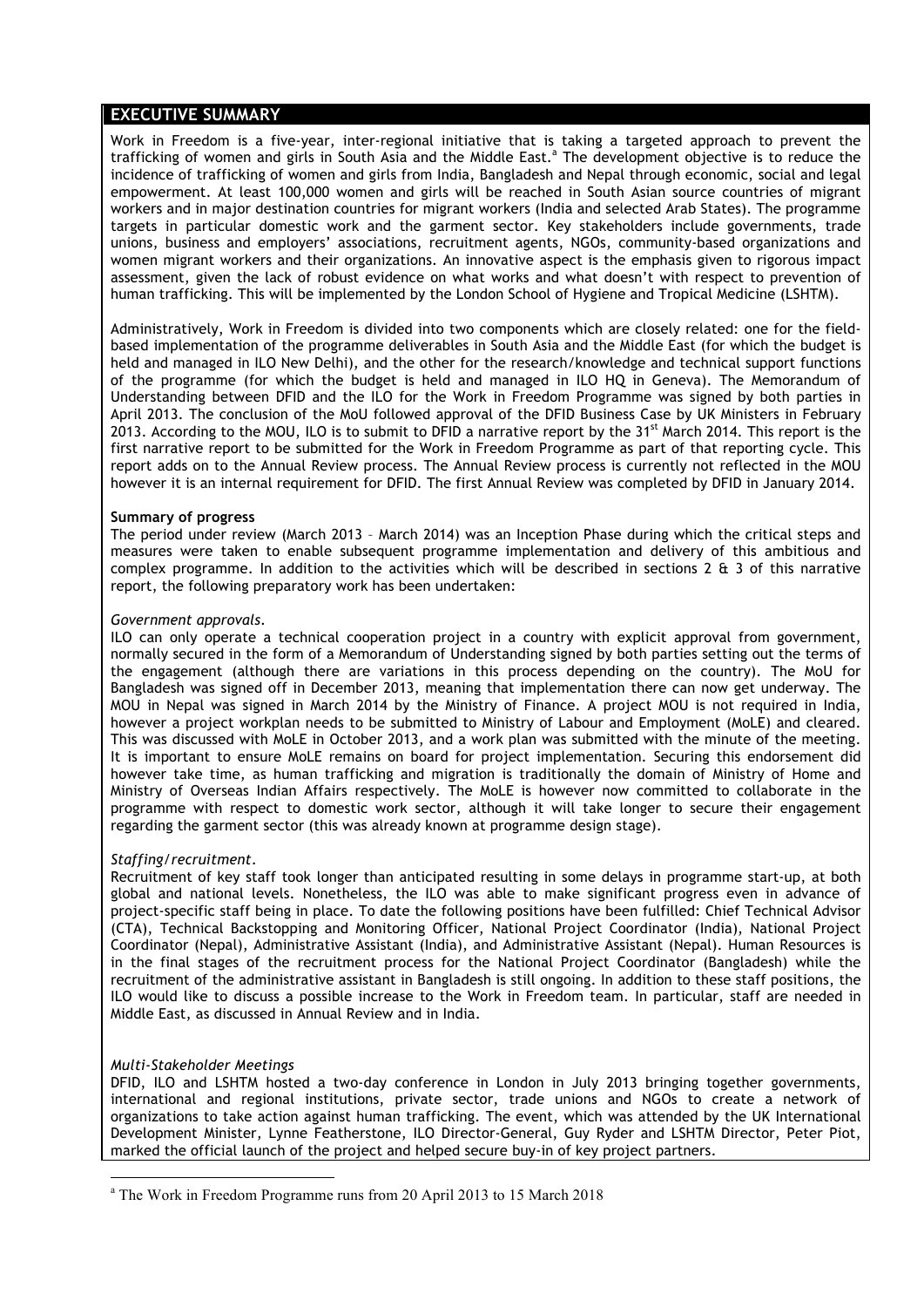| 1. Budget / Planning Information                                  |                |                |  |  |  |
|-------------------------------------------------------------------|----------------|----------------|--|--|--|
| Project budget in USD: RAS/12/15/UKM Total Budget - GBP 8,300,000 |                |                |  |  |  |
| Project duration in months: 59 Months                             | Planned        | Actual         |  |  |  |
| Project start date:                                               | April 20, 2013 | April 20, 2013 |  |  |  |
| Project end date:                                                 | March 15, 2018 | TBD            |  |  |  |

### **2. NARRATIVE REPORT**

| 2.1. Perspectives on current status                                                                                         |                                                                                                                                                                                                                                                                                                                                                                                                                                                                                                                                                                                                                                                                                                                                                                                                                                                                                                                                                              |
|-----------------------------------------------------------------------------------------------------------------------------|--------------------------------------------------------------------------------------------------------------------------------------------------------------------------------------------------------------------------------------------------------------------------------------------------------------------------------------------------------------------------------------------------------------------------------------------------------------------------------------------------------------------------------------------------------------------------------------------------------------------------------------------------------------------------------------------------------------------------------------------------------------------------------------------------------------------------------------------------------------------------------------------------------------------------------------------------------------|
|                                                                                                                             | The developmental objective of the project is to have a reduced incidence of trafficking of<br>women and girls within and from India, Bangladesh and Nepal, into the domestic and garment<br>sectors, through economic, social, and legal empowerment.                                                                                                                                                                                                                                                                                                                                                                                                                                                                                                                                                                                                                                                                                                       |
|                                                                                                                             | The status of the activities under each output (immediate objective) is described below:<br>Output 1: Women migrant workers and at-risk girls below the working age in source<br>communities are empowered with better awareness, information and skills - Community-<br>based work in Nepal has been initiated. A series of local level meetings and orientation workshops<br>were conducted in Nepal to prepare for the community based work in the select districts of Nepal<br>(Morang, Rupandehi, Dolakha), which also included orientation to: district level officials;<br>secretaries of the Village Development Committees (VDC). The discussions centered on the<br>identification of the project beneficiaries and key stakeholders.                                                                                                                                                                                                              |
|                                                                                                                             | For the community based work in India, an implementation agreement has been signed with Self<br>Employed Women's Association (SEWA) and International Domestic Workers Federation (IDWF) to<br>reach out to domestic workers. The agreement covers primarily inter-state migration with a small<br>overseas element in Kerala and Tamil Nadu. The agreement is in the amount of 207,000 USD.<br>Other initiatives are being planned in the select source and destination districts with Civil Society<br>Organizations and the State Governments. Missions were conducted to states of Odisha,<br>Chhattisgarh and Jharkhand for consultations with key agencies at State level. The districts have<br>been identified in Jharkhand (Rural Ranchi, Khunti and Gumla), Chhattisgarh (Jashpur and<br>Ambikapur). In Odisha, the state would like to finalize the districts after an inter-departmental<br>state meeting (planned after the general elections). |
| Briefly explain the<br>overall status of project<br>implementation, making<br>reference to progress<br>under each immediate | A consultancy contract was issued for scoping the mobile phone component of the project. The<br>consultant has submitted a final report with intervention options and recommendations for the<br>main implementation phase, based on information and insights collected during field visits to<br>selected project countries. Preparatory work is now underway to translate some of these ideas<br>into action.                                                                                                                                                                                                                                                                                                                                                                                                                                                                                                                                              |
| objective.                                                                                                                  | Output 2: Recruitment agencies adopt recruitment practices based on international<br>standards and are subject to improved monitoring and enforcement- In this context a<br>Recruitment Event is being planned in April 2014. Preparations are being undertaken for this<br>multi stakeholder workshop in Turin, Italy. The first two days of the meeting will focus on global<br>policy dialogue on recruitment bringing together key players in the field such as International<br>Organization of Employers (IOE), International Trade Union Confederation (ITUC); International<br>Confederation of Private Employment Agencies (Ciett) and recruitment agencies/associations<br>from countries of origin and destination. Nepal Association of Foreign Employment Agencies<br>(NAFEA), FSI Worldwide (FSI); NGOs: Institute for Human Rights and Business (IHRB), Ethical<br>Trading Initiative (ETI), and Verité.                                      |
|                                                                                                                             | The ILO signed an implementation agreement with International Confederation of Private<br>Employment Agencies (CIETT) to drive the Fair Recruitment Initiative of the Programme. This will<br>involve working with International Human Rights and Business (IHRB) and Verité to implement<br>pilot programmes in target countries to address key drivers of abuse in the recruitment process,<br>such as the issue of fee charging. The agreement is in the amount of 175,000 USD.                                                                                                                                                                                                                                                                                                                                                                                                                                                                           |
|                                                                                                                             | Output 3: Women migrant workers in domestic work and garment sectors enjoy better collective<br>representation and support services and employers have greater knowledge of workers' rights -<br>Discussions have been initiated with International Trade Union Congress (ITUC) and Migrant Forum<br>Asia (MFA) to organize workers in source and destination areas and to extend services in the<br>source and destination, which have led to draft implementation agreements. It is proposed that<br>implementation agreements will be signed with the two organizations in mid-2014.                                                                                                                                                                                                                                                                                                                                                                      |
|                                                                                                                             | Output 4: Laws and policies are implemented in origin and destination countries that protect rights of                                                                                                                                                                                                                                                                                                                                                                                                                                                                                                                                                                                                                                                                                                                                                                                                                                                       |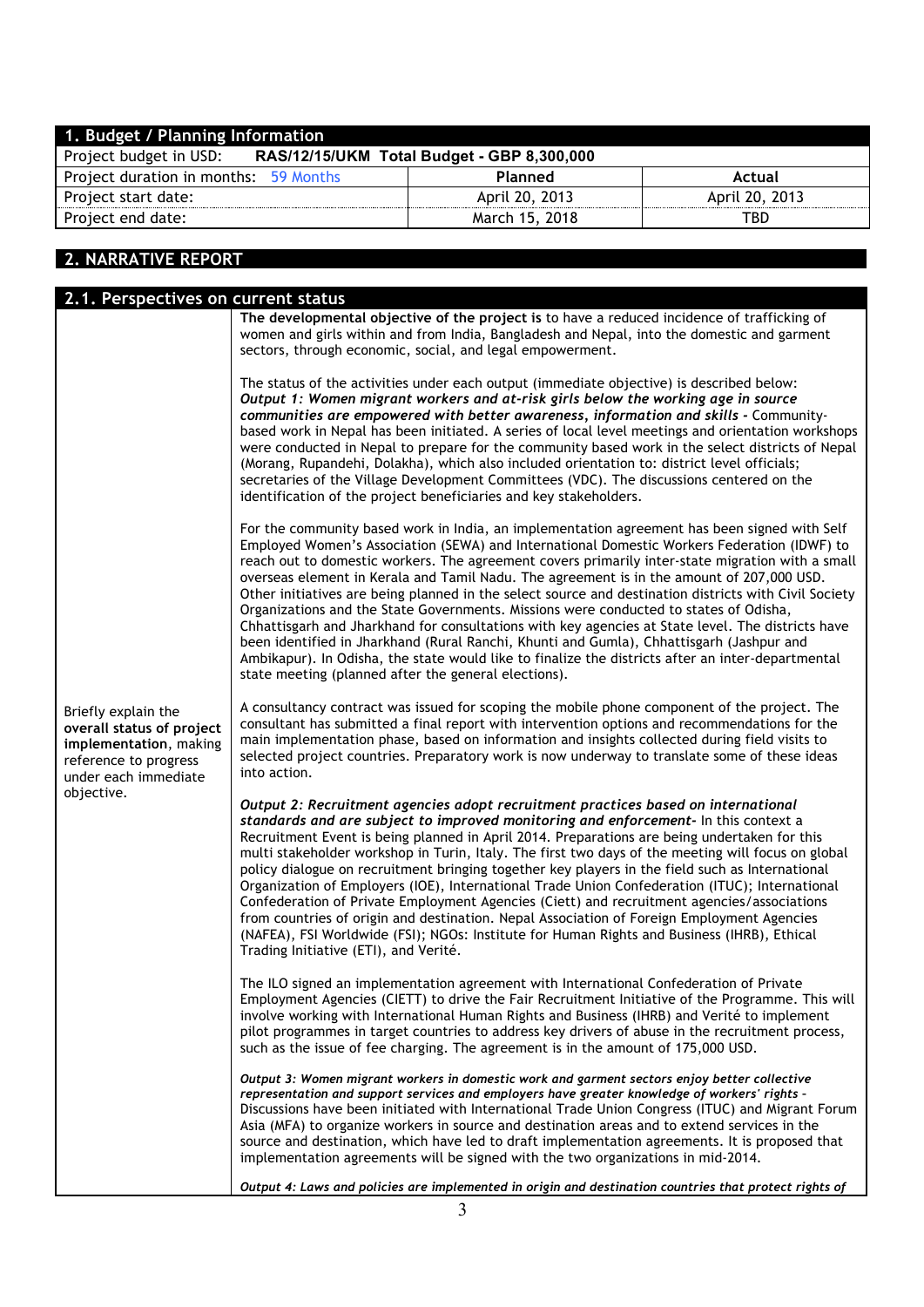| migrant workers, especially women - The ILO entered into an inter-agency agreement with United<br>Nations Office on Drugs and Crime Regional Office for South Asia (UNODC-ROSA). The agreement<br>covers the development of training materials and completion of capacity building programmes for<br>approximately 500 labour inspectors, police and other law enforcement officers in Bangladesh (4<br>workshops) and India (12 workshops). In addition, one sub-regional workshop will be held for<br>participants from India and Bangladesh. The agreement is in the amount of 275,000 USD.                                                                                                                                                                                                                                                                                                                                                                                                                                                                                                                                                                                                                                                                                                                                                 |
|------------------------------------------------------------------------------------------------------------------------------------------------------------------------------------------------------------------------------------------------------------------------------------------------------------------------------------------------------------------------------------------------------------------------------------------------------------------------------------------------------------------------------------------------------------------------------------------------------------------------------------------------------------------------------------------------------------------------------------------------------------------------------------------------------------------------------------------------------------------------------------------------------------------------------------------------------------------------------------------------------------------------------------------------------------------------------------------------------------------------------------------------------------------------------------------------------------------------------------------------------------------------------------------------------------------------------------------------|
| Output 5: New and better evidence is available on labour trafficking of women & girls within and from<br>South Asia and on effective preventive measures - A contract was issued to the American University<br>of Beirut to complete a survey of employers' attitudes towards domestic workers in Lebanon. The<br>survey will be completed in partnership with KAFA (local NGO) and Anti-Slavery International. It is<br>expected that the survey will begin in May 2014. A contract was also issued to Business Migrant<br>Services to begin work on the Employers' Survey in the Apparel Industry in Jordan. It is expected<br>first results will be available in June 2014.                                                                                                                                                                                                                                                                                                                                                                                                                                                                                                                                                                                                                                                                 |
| For the Law and Policy baseline, ILO hired an international consultant to conduct/supervise the<br>law and policy baseline. National consultants have been hired in India, Nepal and Bangladesh to<br>assist with the gathering of local court cases and translation. In Jordan a contract was issued to<br>Tamkeen (a local NGO) to gain access to their court case database. Progress has been slowed in<br>Lebanon as missions to the country are being denied by UNDSS (UN Security Agency). A final<br>version of the Law and Policy baseline will ready in June 2014.                                                                                                                                                                                                                                                                                                                                                                                                                                                                                                                                                                                                                                                                                                                                                                    |
| For the Recruitment Survey, ILO hired a consultant to coordinate and manage the baseline study<br>on private recruitment agencies in origin and destination countries. National consultants have<br>been hired to gather first-hand information on the recruitment practices in all the Work in<br>Freedom target countries. A first draft report on the research findings is available for some target<br>countries. It is expected a final version of the Recruitment Baseline will be ready in May 2014.                                                                                                                                                                                                                                                                                                                                                                                                                                                                                                                                                                                                                                                                                                                                                                                                                                    |
| For the Border Survey, ILO planned to use a combination of surveys to capture the flows of<br>migrant women workers leaving Nepal (either from Kathmandu or Delhi/Mumbai airports) to work<br>as domestic workers to the Middle East. A pilot survey was implemented in January 2014 in<br>Kathmandu airport to verify the feasibility of surveying migrant workers at the time of their<br>departure. The pilot was positive, but it appeared that, because of the age ban, very few migrant<br>women use KTM airport. Many cross over to India either by road or by foot for onward journey to<br>Middle East via the Indian airports (Delhi, Mumbai), from where it is easier and possibly more<br>economical. A similar pilot survey was being planned in India for the Nepali migrants leaving<br>through India. This requires formal approval from several Indian Ministries, which would take<br>time. In order to avoid an inordinate delay in implementation of this survey, and alternative<br>survey was designed, interviewing women as they return from abroad via the Kathmandu airport.<br>Most women regardless of their outbound travel (be it through Nepal or India) will return to Nepal<br>through the Kathmandu airport, hence the project can capture the details of their migration<br>route/experience at this point. |

| 2.2 Issues and actions                                                                                                                                                                                                                                                                                                                                                                                                                                                                                                                                                                                                                                                                                                                                                                                                                                                                                                                                                                                                                                                                                                                                                                                                                                                                                                                                                                                                                                                                                                                                                                                                                                                                                                                                                                   |
|------------------------------------------------------------------------------------------------------------------------------------------------------------------------------------------------------------------------------------------------------------------------------------------------------------------------------------------------------------------------------------------------------------------------------------------------------------------------------------------------------------------------------------------------------------------------------------------------------------------------------------------------------------------------------------------------------------------------------------------------------------------------------------------------------------------------------------------------------------------------------------------------------------------------------------------------------------------------------------------------------------------------------------------------------------------------------------------------------------------------------------------------------------------------------------------------------------------------------------------------------------------------------------------------------------------------------------------------------------------------------------------------------------------------------------------------------------------------------------------------------------------------------------------------------------------------------------------------------------------------------------------------------------------------------------------------------------------------------------------------------------------------------------------|
| Work in Freedom is, by design, a complex and challenging programme. It involves multiple<br>locations, multiple levels of intervention and multiple partners at international, national and<br>local levels. Forced labour and human trafficking remain sensitive issues with national<br>governments in both origin and destination countries, and the need for cooperation and "joined<br>up" approaches has never been greater, nor the need to capitalize on the extensive good practice<br>and partner experience that exists in this area. Certain specific challenges have been<br>encountered during the inception phase, which are summarised below and which together have<br>resulted in it taking longer than had been anticipated for the programme to become fully<br>operational.<br>i. Government approvals. In the Middle East/Arab States, the government of the United Arab<br>Emirates, having earlier expressed interest in the programme, indicated subsequently that it was<br>not in a position to collaborate with ILO on projects in the field of labour migration and human<br>trafficking at this point in time. Therefore, UAE's participation has been withdrawn for now and<br>an alternative destination Gulf State will be identified in the course of 2014. (There have been<br>some recent signs that the UAE may open up again; if that is the case, it will be reinstated in WiF<br>given its importance as a destination country for south Asian migrant workers.) Governments of<br>both Jordan and Lebanon are open to the project, and initial workplans have been developed (no<br>formal project approval/MoU is required although the Ministries of Labour must be kept fully<br>informed of all project-related activities in the country). |
| ii. Procurement and Partnerships. While there have been no particular problems with respect to<br>Agreements with partners, the conclusion of these agreements has required quite lengthy                                                                                                                                                                                                                                                                                                                                                                                                                                                                                                                                                                                                                                                                                                                                                                                                                                                                                                                                                                                                                                                                                                                                                                                                                                                                                                                                                                                                                                                                                                                                                                                                |
|                                                                                                                                                                                                                                                                                                                                                                                                                                                                                                                                                                                                                                                                                                                                                                                                                                                                                                                                                                                                                                                                                                                                                                                                                                                                                                                                                                                                                                                                                                                                                                                                                                                                                                                                                                                          |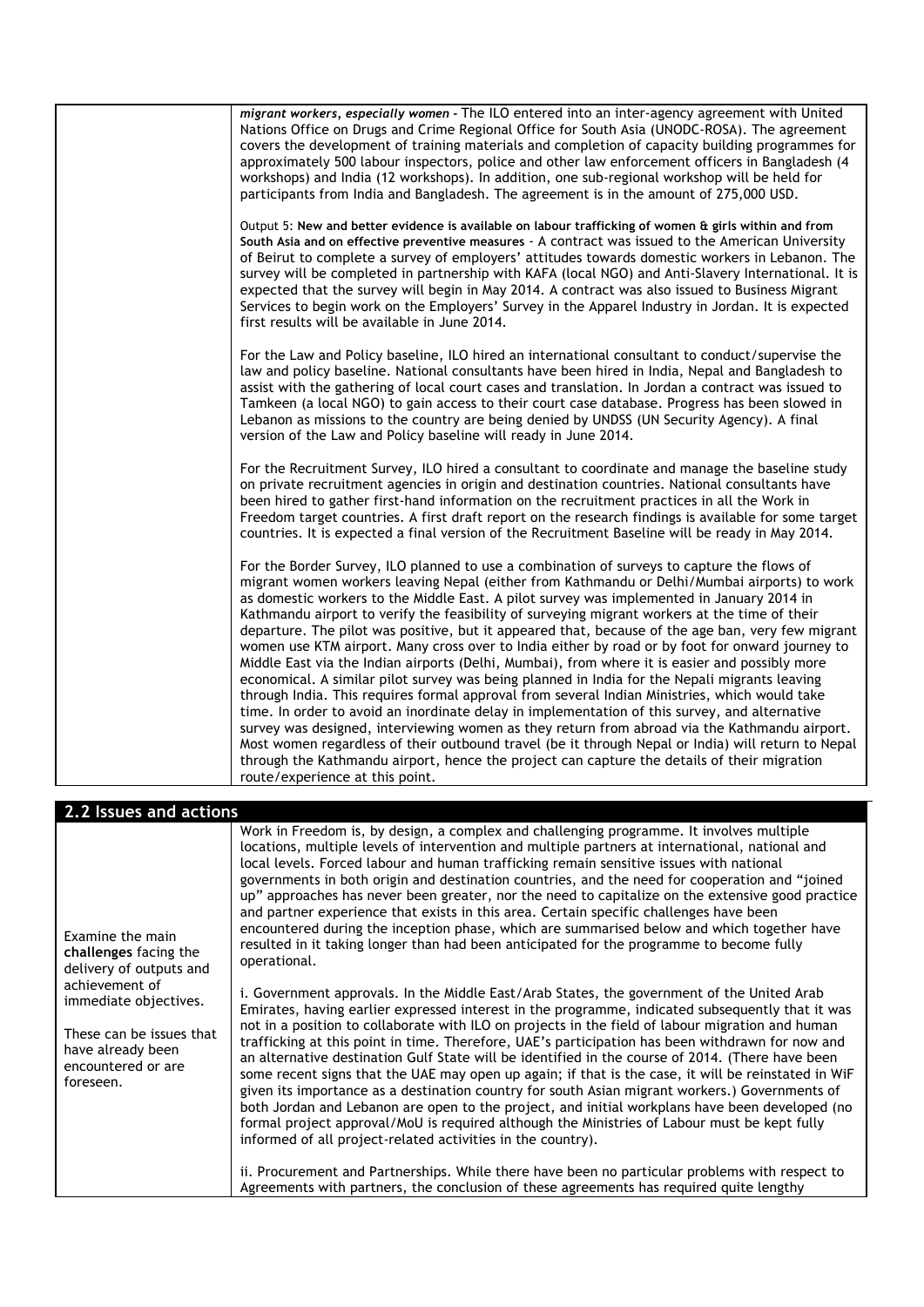|                                                                                                                                                                                        | discussions over form and content. The Implementation Agreement modality is being applied,<br>which allows ILO to directly source from service providers without going through a competitive<br>bidding process, but this brings with it certain administrative procedures to ensure that the ILO<br>secures the quality of services it needs and at good value. Therefore, concluding these<br>Agreements has taken rather than longer than anticipated but we believe that the international<br>partnerships will all be signed off by May 2014 (for the period through to end 2015). The<br>procurement requirement to restrict competitive calls for proposals to either for profit or not-<br>for-profit entities also presents a potential challenge with respect to sourcing some services for<br>WiF, for example research, where both academic (non-profit) and private consultancies are in the<br>research market.                                                                                                                                                                                                                                                                                                                                                                                                                                                                                                                                                                                                                                                                                                                                                                                                                                                                                                                                                                                                                                                                                                                                                                                                                             |
|----------------------------------------------------------------------------------------------------------------------------------------------------------------------------------------|-----------------------------------------------------------------------------------------------------------------------------------------------------------------------------------------------------------------------------------------------------------------------------------------------------------------------------------------------------------------------------------------------------------------------------------------------------------------------------------------------------------------------------------------------------------------------------------------------------------------------------------------------------------------------------------------------------------------------------------------------------------------------------------------------------------------------------------------------------------------------------------------------------------------------------------------------------------------------------------------------------------------------------------------------------------------------------------------------------------------------------------------------------------------------------------------------------------------------------------------------------------------------------------------------------------------------------------------------------------------------------------------------------------------------------------------------------------------------------------------------------------------------------------------------------------------------------------------------------------------------------------------------------------------------------------------------------------------------------------------------------------------------------------------------------------------------------------------------------------------------------------------------------------------------------------------------------------------------------------------------------------------------------------------------------------------------------------------------------------------------------------------------------------|
|                                                                                                                                                                                        | iii. Staffing/recruitment. Recruitment of key WiF staff took longer than anticipated resulting in<br>some delays in programme start-up, at both global and national levels. Nonetheless, the ILO was<br>able to make significant progress even in advance of project-specific staff being in place. This<br>was due to the work of the Geneva-based team in SAP-FL as well as of the regular ILO staff in<br>field offices (directors, deputies and programme officers) who devoted considerable time and<br>effort throughout 2013 to ensure that critical steps were taken with respect to key project-<br>related activities (eg project launch, government approvals, negotiation with partners, initiating<br>baseline research etc). All project staff is now in place with the exception of the two person<br>team in Bangladesh, where the recruitment process is at an advanced stage. Given the heavy<br>demands of programme administration, management and delivery on staff, particularly in India<br>which is the "hub" of the inter-regional programme as well as being a vast country in itself, ILO<br>would like to increase the size of the project team based in Delhi in order to allow smooth<br>programme implementation; it is proposed to add staff by reallocating funds from other budget<br>lines. Allocations also need to be made for professional and administrative support posts in the<br>Middle East (possibly on part-time/cost-shared basis, although this is still to be determined),<br>which are not currently budgeted.                                                                                                                                                                                                                                                                                                                                                                                                                                                                                                                                                                                          |
|                                                                                                                                                                                        | iv. Impact evaluation. The impact evaluation component of the programme continues to present<br>a number of challenges as well as opportunities for both ILO and LSHTM. It is a learning process<br>for both parties and the complexities of the exercise perhaps help explain why there have been<br>no serious attempts to date to measure the impact of anti-trafficking programmes. The fact that<br>it is taking longer than had been expected to plan, identify and contract partners and initiate the<br>delivery of field-based programmes has contributed to delays in LSHTM commencing its baseline<br>research. However, ILO has also raised some concerns with respect to the design of the impact<br>evaluation component. The principal among these is the short duration over which the evaluation<br>is being undertaken - essentially now a two year period (at best) from mid/late 2014 to mid/late<br>2016. This period is too short to capture "high level" programme impact in terms of a reduction<br>in the incidence of human trafficking. The women who will have benefited from programme<br>support at the pre-departure and post-migration stages will still be working in destination<br>countries at the time of the endline survey of returned migrant workers in Nepal. The<br>methodology for the evaluation in India, focusing on the impact of a single type of intervention,<br>is not yet clear to ILO. In short, the experience is demonstrating the complexity of the exercise<br>and the need for very close collaboration and regular information-sharing between the LS and the<br>ILO. It is hoped that useful data and insights will be generated, even if not at the level of "high<br>level" impact evaluation. The need for information and guidance to LSHTM colleagues, so that<br>they can effectively deliver, clearly places additional demands on ILO project staff who are<br>already under great pressure to deliver the project activities; LS is sensitive to this fact. The ILO<br>remains committed to do everything it can to contribute to the success of the impact evaluation<br>exercise. |
| Explain corrective<br>actions taken or to be<br>taken regarding<br>implementation<br>challenges, delayed<br>delivery, and the low<br>probability of achieving<br>immediate objectives. | The same have been summarized above along with the challenges.                                                                                                                                                                                                                                                                                                                                                                                                                                                                                                                                                                                                                                                                                                                                                                                                                                                                                                                                                                                                                                                                                                                                                                                                                                                                                                                                                                                                                                                                                                                                                                                                                                                                                                                                                                                                                                                                                                                                                                                                                                                                                            |
| Briefly explain any<br>reformulations of<br>project immediate<br>objectives or outputs,<br>and their corresponding<br>indicators and targets.                                          | Not Applicable                                                                                                                                                                                                                                                                                                                                                                                                                                                                                                                                                                                                                                                                                                                                                                                                                                                                                                                                                                                                                                                                                                                                                                                                                                                                                                                                                                                                                                                                                                                                                                                                                                                                                                                                                                                                                                                                                                                                                                                                                                                                                                                                            |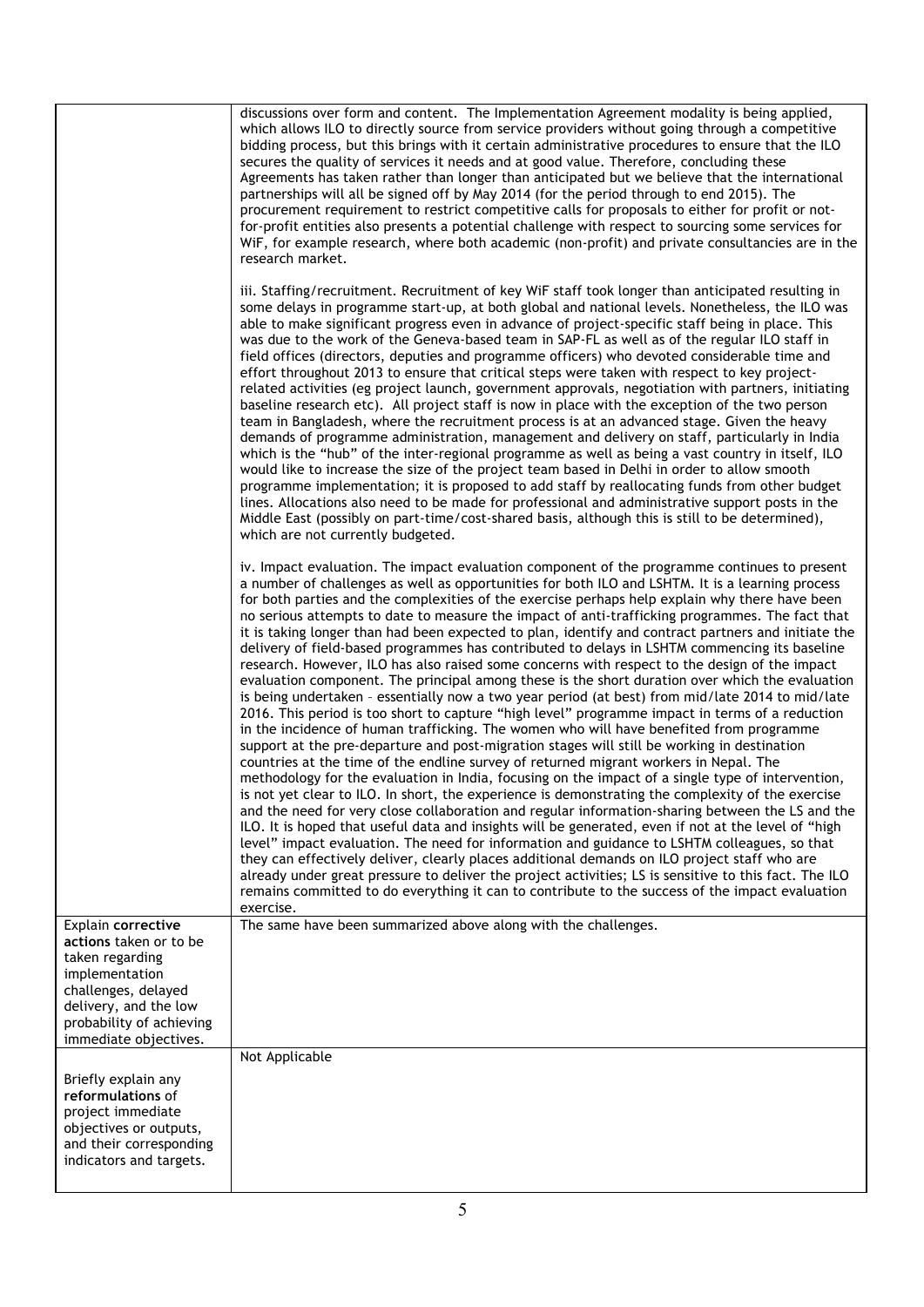| Briefly describe any<br>evaluations, project<br>reviews, self-<br>assessments or<br>undertaken, including<br>follow-up to findings and<br>recommendations. | To date two main evaluation-related processes have taken place. First, the logical framework for<br>the project was finalized (January 2014), including through the development of more precise<br>indicators. The logical framework is a key part of the project's governance framework and helps<br>to define more clearly the project's ambitions, for ILO activities but also those that will be<br>undertaken by partners. Output 6 has been added in response to new internal guidance from DFID<br>to ensure progress during the first inception phase is captured as well as capturing important<br>governance management and communication elements of the program. All revisions were<br>collectively agreed in collaboration with DIFD and LSHTM. They preserve the original results,<br>outputs and milestone, while providing a much sharper tool to guide program delivery. |
|------------------------------------------------------------------------------------------------------------------------------------------------------------|-------------------------------------------------------------------------------------------------------------------------------------------------------------------------------------------------------------------------------------------------------------------------------------------------------------------------------------------------------------------------------------------------------------------------------------------------------------------------------------------------------------------------------------------------------------------------------------------------------------------------------------------------------------------------------------------------------------------------------------------------------------------------------------------------------------------------------------------------------------------------------------------|
|                                                                                                                                                            | Second, Annual Review Process by DFID has been initiated and completed in February 2014. The<br>Annual Review was informed by a consultation with key anti-trafficking stakeholders. Looking at<br>overall performance against output indicators, the Annual Review found that the programme met<br>most of its targets. Where output indicators did not meet expectations reasons were identified<br>and recommendations given to resolve potential issues and ensure the programme stays on track.                                                                                                                                                                                                                                                                                                                                                                                      |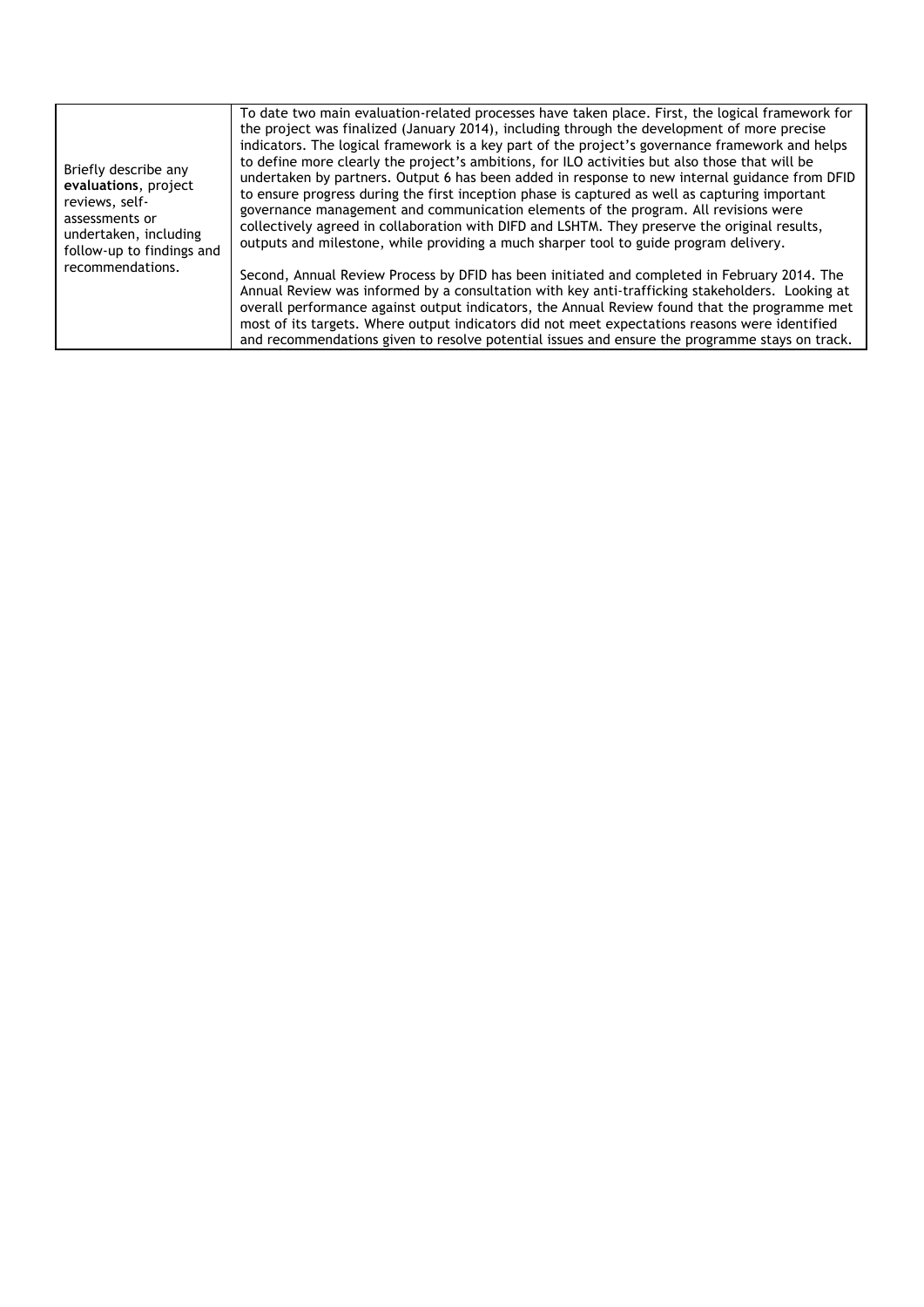# **3. Summary Outputs (note that in ILO terms "output" refers to Immediate Objective)**

| OUTPUT DELIVERY <sup>b</sup> |                                                                                                                                                                                                                     |                            |                      |                                                                                                                                                                                                                                                                                                                                                                                                                                                                                                                                                                                                                                                                                                                                                                                                                                                                                                                                                                                                                                                                |
|------------------------------|---------------------------------------------------------------------------------------------------------------------------------------------------------------------------------------------------------------------|----------------------------|----------------------|----------------------------------------------------------------------------------------------------------------------------------------------------------------------------------------------------------------------------------------------------------------------------------------------------------------------------------------------------------------------------------------------------------------------------------------------------------------------------------------------------------------------------------------------------------------------------------------------------------------------------------------------------------------------------------------------------------------------------------------------------------------------------------------------------------------------------------------------------------------------------------------------------------------------------------------------------------------------------------------------------------------------------------------------------------------|
|                              | <b>Output</b>                                                                                                                                                                                                       | <b>Percent</b><br>complete | <b>Output status</b> | <b>Output summary (1000 characters</b><br>maximum)                                                                                                                                                                                                                                                                                                                                                                                                                                                                                                                                                                                                                                                                                                                                                                                                                                                                                                                                                                                                             |
|                              | Output 1: Women migrant workers and at-risk girls below the working age in source communities are empowered with better awareness,<br>information and skills                                                        |                            |                      |                                                                                                                                                                                                                                                                                                                                                                                                                                                                                                                                                                                                                                                                                                                                                                                                                                                                                                                                                                                                                                                                |
| 1.1                          | Women benefit from pre-departure trainings,<br>financial literacy and safe migration<br>awareness activities                                                                                                        | 10%                        | On schedule          | <b>NEPAL</b><br>•Contracts concluded with ABC Nepal and<br>WOREC for 3 month pilot community-based<br>programmes in Rupandehi and Morang<br>Districts, to inform longer term programme<br>implementation from May 2014;<br>. In Nepal, ToR issued for<br>inventory/screening of pre-departure<br>awareness materials; review and revision of<br>community-based social mobilizers'<br>training, and 2-day pre-departure training<br>course;<br><b>MULTI COUNTRY</b><br>•ToR under discussion with GAATW for<br>development of participatory training and<br>empowerment package/modules for CBOs;<br>•Implementation agreement with MFA<br>includes community-based programmes in<br><b>Bangladesh and India</b><br>•A consultancy contract was issued for<br>scoping the mobile phone component of the<br>project. The consultant has submitted a<br>final report with intervention options and<br>recommendations for the main<br>implementation phase, based on<br>information and insights collected during<br>field visits to selected project countries. |
| 1.2                          | Women receive vocational skills training for<br>local or overseas employment                                                                                                                                        | 10%                        | On schedule          | •Discussion with field staff to define<br>priority research/study needs to inform the<br>implementation of vocational skills<br>component;<br><b>INDIA</b><br>•Implementation agreement with SEWA<br>includes vocational training of domestic<br>workers in India<br><b>NEPAL</b><br>. In Nepal, ToR issued for review and<br>revision of 21-day training<br>curriculum/manual for domestic workers.                                                                                                                                                                                                                                                                                                                                                                                                                                                                                                                                                                                                                                                           |
| 1.3                          | Number of girls aged less than national<br>minimum working age are supported to stay in<br>school and/or through life skills training;<br>alternatives for families identified to avoid<br>girls migrating for work | 10%                        | On schedule          | •Preliminary workplan and budget till 2015<br>agreed with IPEC, ILO                                                                                                                                                                                                                                                                                                                                                                                                                                                                                                                                                                                                                                                                                                                                                                                                                                                                                                                                                                                            |
|                              | Output 2: Recruitment agencies adopt recruitment practices based on international standards and are subject to improved monitoring and<br>enforcement                                                               |                            |                      |                                                                                                                                                                                                                                                                                                                                                                                                                                                                                                                                                                                                                                                                                                                                                                                                                                                                                                                                                                                                                                                                |
| 2.1                          | Recruitment agencies adopt, implement and<br>monitor codes of conduct reflecting CIETT<br>standards, including no fee charging to<br>workers                                                                        | 10%                        | On schedule          | •CIETT agreement drafted, agreed and<br>signed in Jan 2014<br>•Workshop to agree fair recruitment<br>benchmarks being planned for April 2014 at<br><b>ITC Turin</b><br>•Agreement drafted with IHRB/Verité                                                                                                                                                                                                                                                                                                                                                                                                                                                                                                                                                                                                                                                                                                                                                                                                                                                     |
| 2.2                          | Specific enforcement measures taken by state<br>authorities to ensure compliance by<br>recruitment agencies in source and<br>destination countries                                                                  | 10%                        | On schedule          | •Lead consultant contracted and research<br>methodology and tools developed<br>•Three national researchers hired and<br>conducting baseline research in<br>Lebanon/Jordan, India/Nepal and<br>Bangladesh<br>• Consultative meeting organized in India<br>on role of placement agencies, issues &<br>challenges and knowledge and legal<br>framework for regulating the placement<br>agencies (New Delhi, Nov 2013).<br>•Recruitment meeting organized in Nepal<br>with key government ministries, social                                                                                                                                                                                                                                                                                                                                                                                                                                                                                                                                                       |

**b** Based on the Implementation Plan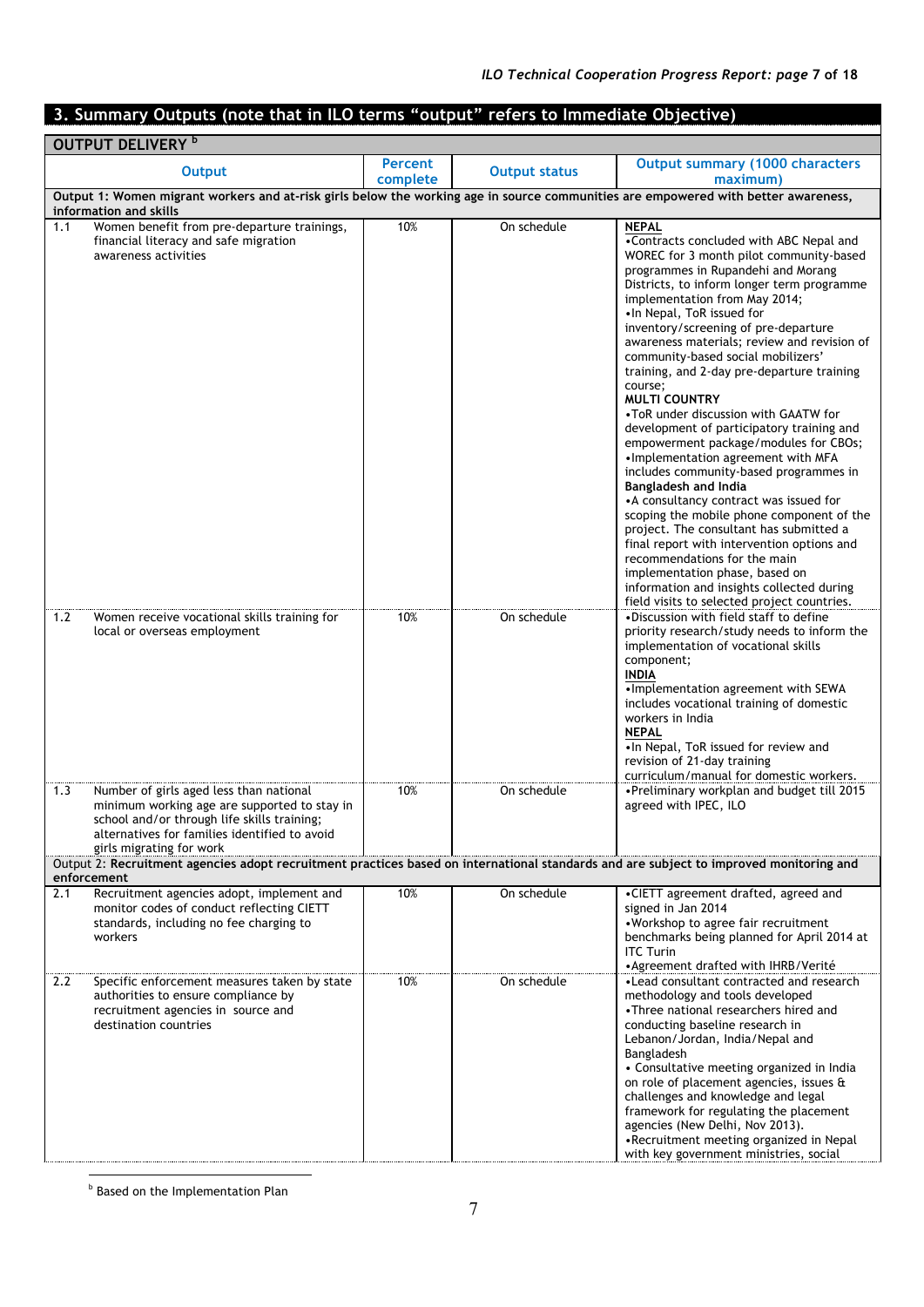|                                                                                                                                                          |                                                                                                                                                                                                                                                                                        |     |             | partners and private recruitment agencies.                                                                                                                                                                                                                                                                                                                                                                                                                                                                                                                                                                                                                                                                                       |  |  |
|----------------------------------------------------------------------------------------------------------------------------------------------------------|----------------------------------------------------------------------------------------------------------------------------------------------------------------------------------------------------------------------------------------------------------------------------------------|-----|-------------|----------------------------------------------------------------------------------------------------------------------------------------------------------------------------------------------------------------------------------------------------------------------------------------------------------------------------------------------------------------------------------------------------------------------------------------------------------------------------------------------------------------------------------------------------------------------------------------------------------------------------------------------------------------------------------------------------------------------------------|--|--|
|                                                                                                                                                          | Output 3: Women migrant workers in domestic work and garment sectors enjoy better collective representation and support services and<br>employers have greater knowledge of workers' rights                                                                                            |     |             |                                                                                                                                                                                                                                                                                                                                                                                                                                                                                                                                                                                                                                                                                                                                  |  |  |
| 3.1                                                                                                                                                      | Women migrant workers in domestic work and<br>garment sector who become members of or<br>receive support from worker or community<br>organizations and networks                                                                                                                        | 10% | On schedule | •SEWA/IDWF agreement signed in Jan 2014<br>to organize and support internal migrant<br>workers in India<br>. ITUC agreement under discussion for<br>expected signature in June 2014 to launch<br>organizing drives with national affiliates<br>and conduct capacity -building workshops<br>•MFA agreement includes strengthening the<br>capacity and networks of migrant worker<br>associations and trade unions                                                                                                                                                                                                                                                                                                                 |  |  |
| 3.2                                                                                                                                                      | Women who access information and support<br>through mobile phones, social media and<br>associated services provided by governments,<br>NGOs or TUs                                                                                                                                     | 20% | On schedule | •Consultant hired, missions completed and<br>reports written for Lebanon, Jordan, India,<br>Bangladesh and Nepal (completed in March<br>2014)<br>•Debriefing mission to Geneva in Jan 2014<br>to review provisional findings and<br>recommendations and plan next steps                                                                                                                                                                                                                                                                                                                                                                                                                                                          |  |  |
| 3.3                                                                                                                                                      | Proportion of employers with sound<br>knowledge and understanding of migrant<br>workers' rights and fair recruitment practices                                                                                                                                                         | 10% | On schedule | •Contract issued for domestic worker<br>employers survey in Lebanon<br>•Agreement with Better Work Jordan for<br>inclusion of additional questions in their<br>employer surveys (covering the apparel<br>Questionnaires<br>industry<br>in<br>Jordan).<br>designed,<br>translated<br>and<br>being<br>implemented by TUFTS University.<br>•ToR under discussion for domestic worker<br>employer baseline survey in India<br>• Agreement with MFA includes advocacy in<br>key policy dialogue forums in South Asia<br>and the Middle East                                                                                                                                                                                           |  |  |
|                                                                                                                                                          | Output 4: Laws and policies are implemented in origin and destination countries that protect rights of migrant workers, especially women                                                                                                                                               |     |             |                                                                                                                                                                                                                                                                                                                                                                                                                                                                                                                                                                                                                                                                                                                                  |  |  |
| 4.1                                                                                                                                                      | Number of labour and other law enforcement<br>officers who are knowledgeable on women's<br>rights at work, migration, trafficking<br>(including child labour/trafficking) issues                                                                                                       | 10% | On schedule | •UNODC Agreement signed in November<br>2014, project approval pending with<br>government counterparts in Bangladesh.<br>ToR issued for training needs assessments in<br>both countries.                                                                                                                                                                                                                                                                                                                                                                                                                                                                                                                                          |  |  |
| 4.2                                                                                                                                                      | Technical assistance, legal and policy analysis,<br>policy dialogue and advocacy to inform legal<br>and policy reform processes to better protect<br>migrant workers' rights                                                                                                           | 10% | On schedule | • Lead consultant hired and framework<br>methodology developed for Law and Policy<br>baseline study, which is underway. Mission<br>undertaken to Jordan for data collection.<br>(Mission to Lebanon postponed for security<br>reasons). National researcher recruited in<br>Nepal, and potential candidates identified<br>in India and Bangladesh.<br>• Advocacy and policy dialogues initiatives<br>included in the MFA agreement.<br>• Labour attaché training in destination<br>countries included in MFA agreement.<br>. In Nepal, technical advice provided for<br>reform of Foreign Employment Act<br>•A contract has been issued to study the<br>effect of age ban for overseas migration of<br>domestic workers in Nepal |  |  |
| Output 5: New and better evidence is available on labour trafficking of women & girls within and from South Asia and on effective<br>preventive measures |                                                                                                                                                                                                                                                                                        |     |             |                                                                                                                                                                                                                                                                                                                                                                                                                                                                                                                                                                                                                                                                                                                                  |  |  |
| 5.1                                                                                                                                                      | New information is generated on labour<br>migration flows from south Asia to Middle<br>East, and on key indicators of forced labour<br>and trafficking related to: - recruitment,<br>living and working conditions of migrant<br>workers and employer attitudes and behaviour          | 10% | On schedule | •Border survey developed and piloted at<br>Kathmandu airport<br>•Project staff approached relevant<br>authorities in India to gain approval for<br>airport surveys in Delhi/Mumbai and in<br>Bangladesh / Dhaka/ Chittagong.                                                                                                                                                                                                                                                                                                                                                                                                                                                                                                     |  |  |
| 5.2                                                                                                                                                      | Two experimental (or quasi-experimental)<br>evaluation trials and a longitudinal case study<br>series produce a strong evidence base of<br>'what works' to prevent trafficking and foster<br>safe migration and decent working conditions<br>for migrant women workers from South Asia | 10% | On schedule | •London School of Hygiene and Topical<br>Medicine (LSHTM) to report on the same.                                                                                                                                                                                                                                                                                                                                                                                                                                                                                                                                                                                                                                                 |  |  |
| 5.3                                                                                                                                                      | Evidence-informed conceptual framework,<br>indicators, methodologies and study                                                                                                                                                                                                         | 10% | On schedule | •LSHTM to report on the same.<br>•Detailed information provided to LSHTM                                                                                                                                                                                                                                                                                                                                                                                                                                                                                                                                                                                                                                                         |  |  |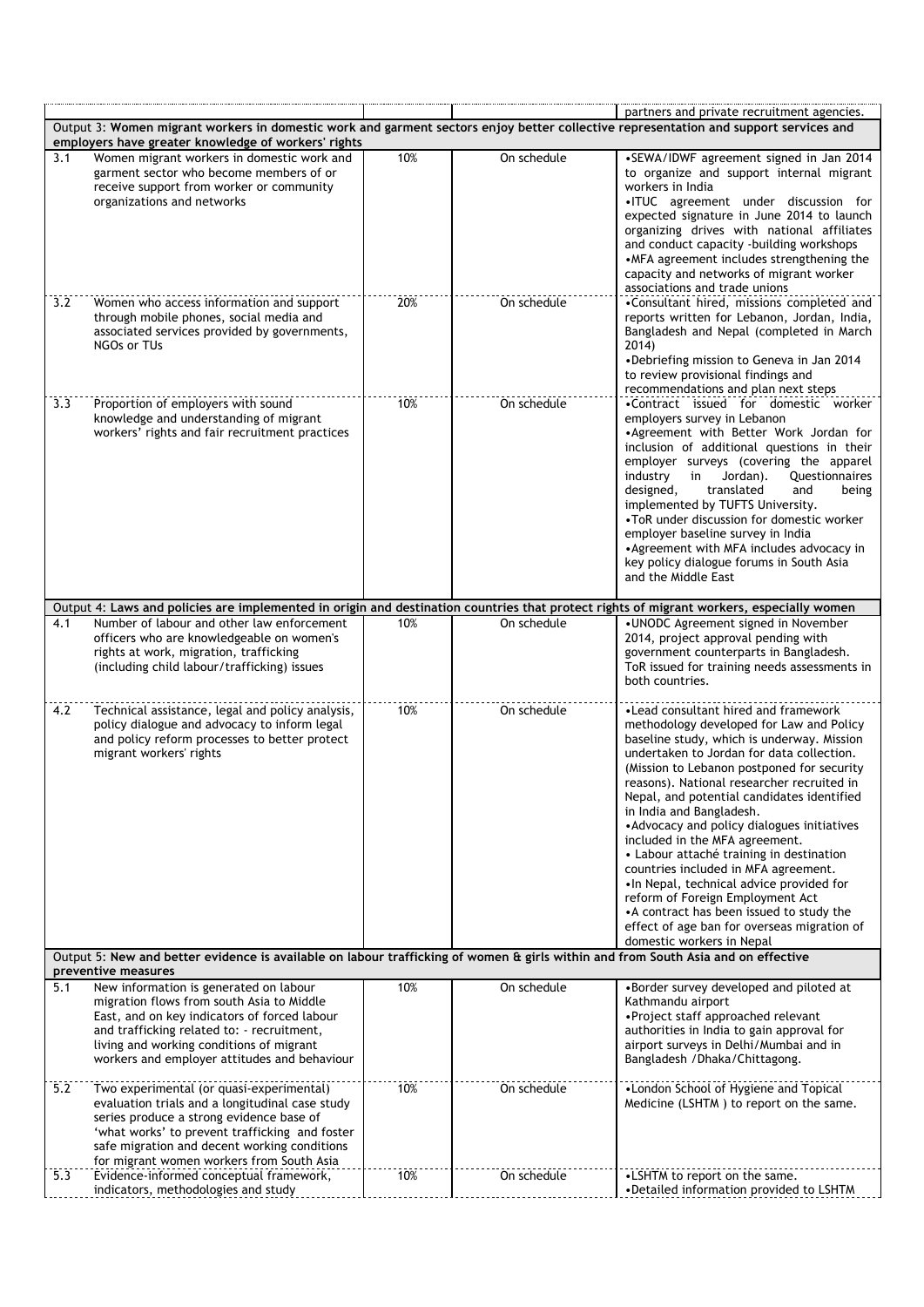## *ILO Technical Cooperation Progress Report: page* **9 of 18**

|     | instruments for research and programming to<br>prevent the incidence of trafficking.                                                                                                                                                                                                                                                                          |     |             | regarding intervention sites and activity<br>planning in Nepal; several discussions on<br>impact evaluation methodology, log frame<br>and measurement issues and on ILO<br>baseline research                                                                                                                                                                                                                                                                                                                                                                                                                                                                                                                                                                                                                                                                                                                                                                                                                                                                                                                                                                                                                                                                                                                                                 |
|-----|---------------------------------------------------------------------------------------------------------------------------------------------------------------------------------------------------------------------------------------------------------------------------------------------------------------------------------------------------------------|-----|-------------|----------------------------------------------------------------------------------------------------------------------------------------------------------------------------------------------------------------------------------------------------------------------------------------------------------------------------------------------------------------------------------------------------------------------------------------------------------------------------------------------------------------------------------------------------------------------------------------------------------------------------------------------------------------------------------------------------------------------------------------------------------------------------------------------------------------------------------------------------------------------------------------------------------------------------------------------------------------------------------------------------------------------------------------------------------------------------------------------------------------------------------------------------------------------------------------------------------------------------------------------------------------------------------------------------------------------------------------------|
| 5.4 | Research results communicated to various<br>stakeholders to foster improved policies,<br>programming, research and academic<br>knowledge.                                                                                                                                                                                                                     | 0%  | On schedule | The preliminary research findings on the<br>recruitment process will be shared at the<br>multi-stakeholder meeting on Recruitment<br>in April 2014.<br>The research findings will be shared in<br>similar workshops when completed.                                                                                                                                                                                                                                                                                                                                                                                                                                                                                                                                                                                                                                                                                                                                                                                                                                                                                                                                                                                                                                                                                                          |
|     | Output 6: Work in Freedom is initiated and managed effectively, in line with DFID, ILO and LSHTM rules and procedures for aid effectiveness<br>and financial management                                                                                                                                                                                       |     |             |                                                                                                                                                                                                                                                                                                                                                                                                                                                                                                                                                                                                                                                                                                                                                                                                                                                                                                                                                                                                                                                                                                                                                                                                                                                                                                                                              |
| 6.1 | Work in Freedom Programme is approved and<br>launched by Ministers; DFID partnerships<br>established with ILO & LSHTM, and effective<br>internal programme management and<br>oversight arrangements are put in place                                                                                                                                          | 10% | On schedule | .DFID-ILO MoU was negotiated and finally<br>signed off in April 2013.<br>•Establishment and activation of both<br>centralized and decentralized<br>projects/budgets; consultations with all<br>field office directors/staff for project start-<br><b>up</b><br>• Recruitment of international CTA and<br>national project coordinators and<br>admin/finance assistants. CTA recruited (on<br>project budget since mid-November. Staff<br>in place in Nepal (both), India (both).<br>Bangladesh -NPC and adfin assistant under<br>recruitment. Middle East - discussions<br>underway for recruitment of NPC and admin<br>staff in Middle East. Geneva-based<br>technical back-stopping, management and<br>research advisory staff in place.<br>•Detailed discussions with ILO<br>procurement, and establishment of initial<br>procurement plan<br>•Regular exchanges/meetings, by phone, in<br>person, in writing between ILO, DFID and<br>LSHTM throughout period over aspects of<br>project progress and impact evaluation;<br>meetings held between ILO and DFID offices<br>in Delhi and Kathmandu to explore possible<br>synergies and collaboration between<br>respective programmes.<br>•Revisions to log-frame, iterative process<br>from late 2013 - January 2014 involving ILO,<br>DFID and LS, resulting in current<br>formulation. |
| 6.2 | Strategic value of the Work in Freedom<br>programme and approach is recognised by<br>relevant governments and key stakeholders<br>through effective partnerships and evidence-<br>based policy dialogue. Capacity is built for<br>multi-stakeholder integrated and evidence-<br>based programming to improve long-term<br>prevention policies and programmes. | 10% | On schedule | .Programme MoU developed and signed by<br>Government of Bangladesh (Dec 2013), PAC<br>being constituted<br>•MoU signature by Government of Nepal<br>expected in Jan 14 (programme already<br>included in government "red book");<br>• In India, Ministry of Labour and<br>Employment organized an inter-ministerial<br>meeting on the project. The MoLE has been<br>requested to constitute Project Advisory<br>Committee (PAC), however MoLE would like<br>to see more consensus between Ministry of<br>Overseas Indian Affairs and Ministry of<br>Home because of the overlapping of<br>business between the ministries in the<br>context of migration and trafficking. This<br>will be done in the next couple of months.<br>The MOLE has also made some suggestions<br>and action points/deliverables which will<br>be expected from the project.<br>•First PAC meeting held in Nepal in Dec<br>2013, keen interest from stakeholders; first<br>inter-ministerial consultation held<br>successfully in Delhi in September 2013.<br>•Initial consultations with government in<br>two states of India for selection of WiF<br>target areas.<br>·Implementation Agreements concluded<br>with UNODC, SEWA/IDWF and CIETT. Others                                                                                                             |